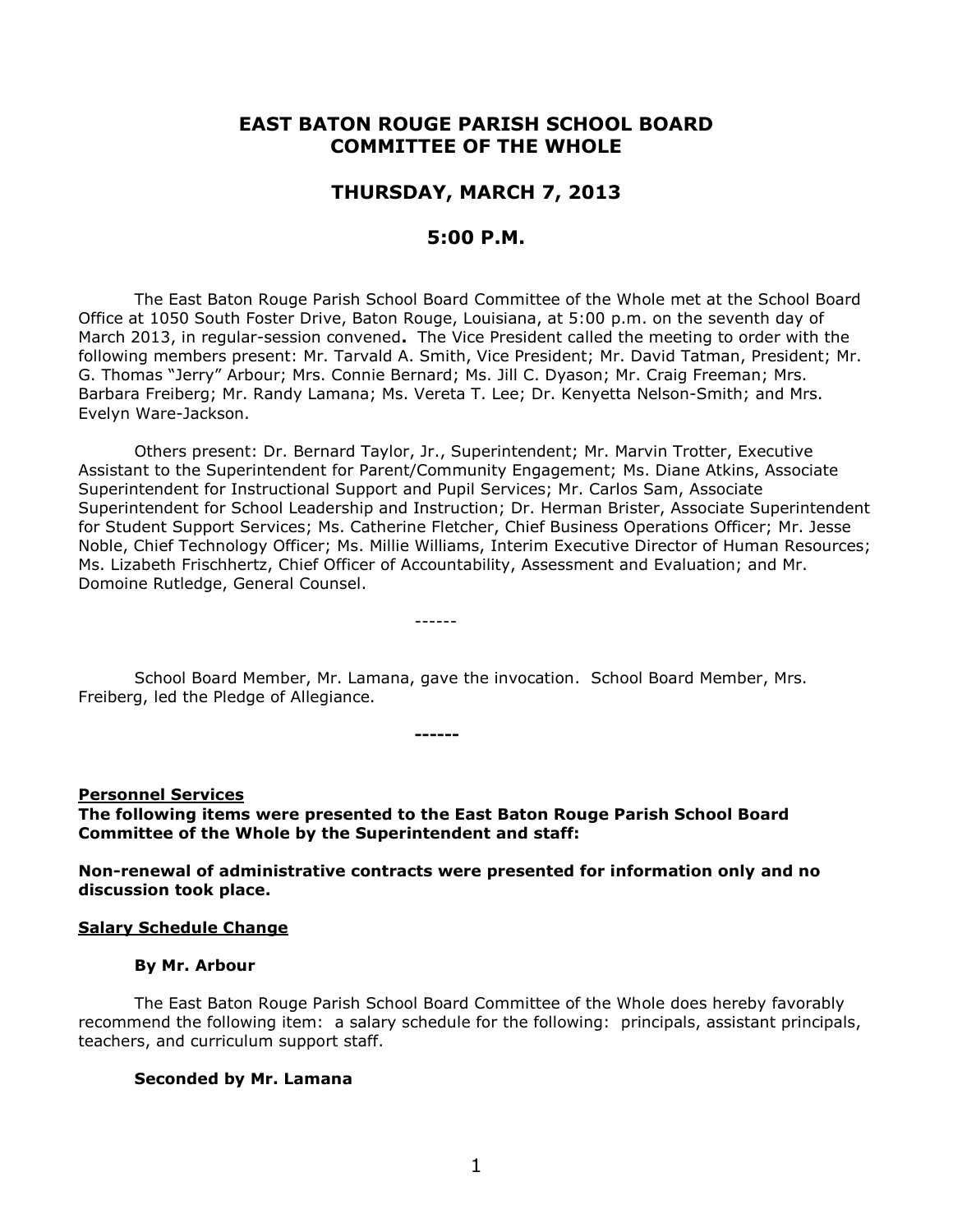**The vote on the motion was as follows:**

- **Yeas: (10) Mr. Arbour, Mrs. Bernard, Ms. Dyason, Mr. Freeman, Mrs. Freiberg, Mr. Lamana, Ms. Lee, Mr. Smith, Mr. Tatman, and Ms. Ware-Jackson**
- **Nays: (0) None**
- **Abstained: (1) Dr. Nelson-Smith**

**Absent: (0) None**

**The motion was favorably recommended to the full Board.**

**------**

# **School Operations The following items were presented to the East Baton Rouge Parish School Board Committee of the Whole by the Superintendent and staff:**

# **Accept Low Bids and Award Contract**

#### **By Mr. Lamana**

The East Baton Rouge Parish School Board Committee of the Whole does hereby favorably recommend the following item: authorization for staff to advertise, accept the low bids meeting specifications, and make the award of a contract for the relocation and setup of seventeen (17) modular buildings from Lee High School, or reject any and all bids for just cause in accordance with the Louisiana Public Bid Law, Louisiana Revised Statutes, Title 38, Chapter 10.

# **Seconded by Mrs. Bernard**

# **Favorably recommended to the full Board by a vote of all the members.**

**Finance**

**The following items were presented to the East Baton Rouge Parish School Board Committee of the Whole by the Superintendent and staff:**

**------**

# **Contract**

# **By Mr. Tatman**

The East Baton Rouge Parish School Board Committee of the Whole does hereby favorably recommend the following item: approval of the Mercer/Express Scripts Pharmacy contract for the period of 02/01/13 through 02/01/16.

# **Seconded by Mrs. Freiberg**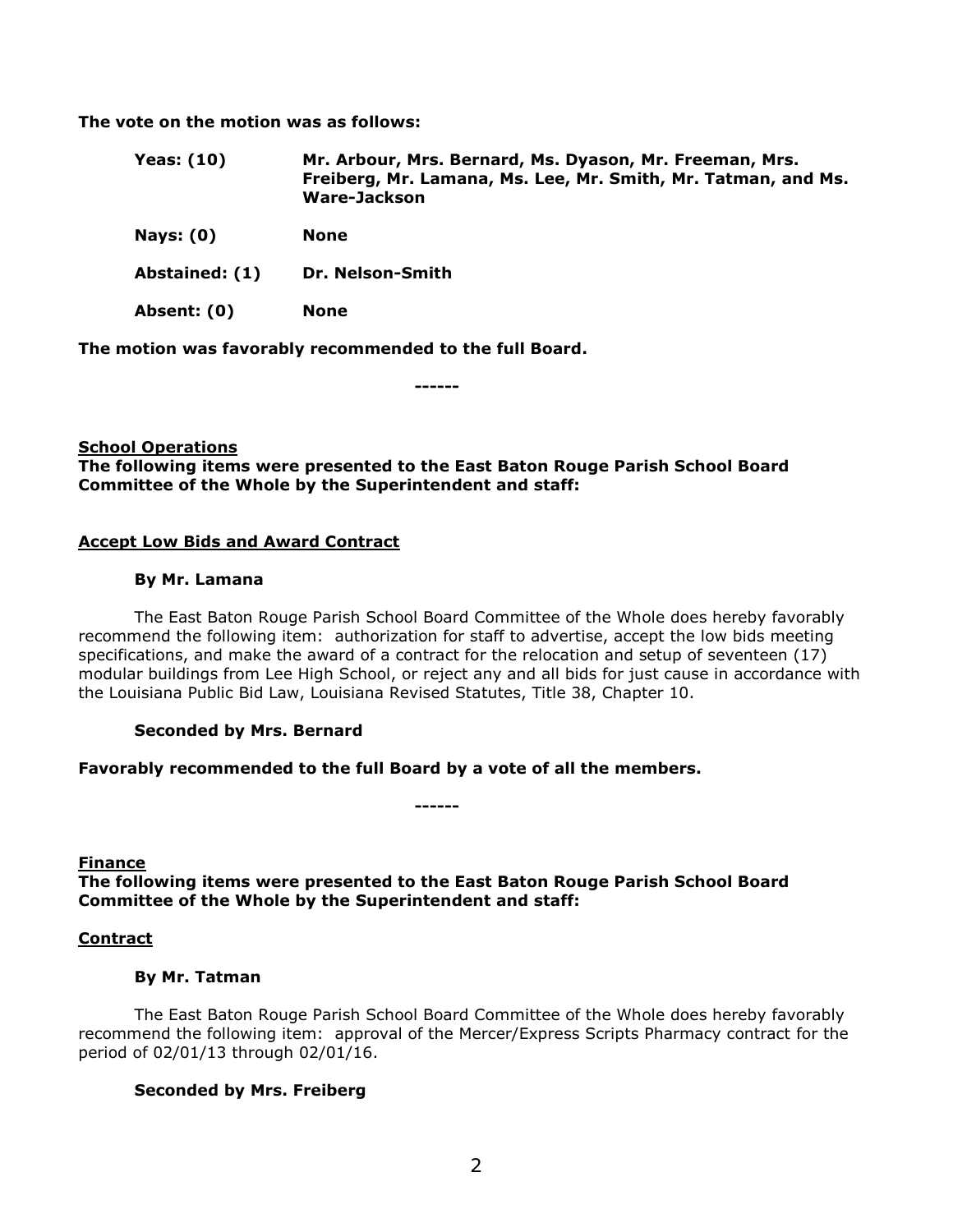**Favorably recommended to the full Board by a vote of the members present. (Mrs. Bernard, Ms. Dyason, and Dr. Nelson-Smith were absent.)**

**------**

# **Employee Benefit Coverage**

#### **By Mr. Tatman**

The East Baton Rouge Parish School Board Committee of the Whole does hereby favorably recommend the following item: approval of staff's recommendation for Lincoln Financial Group to provide East Baton Rouge Parish School System employee benefit coverage for Group Basic and Voluntary Life/AD&D, Group Voluntary Short-Term Disability, and Group Voluntary Long-Term Disability.

# **Seconded by Mr. Freeman**

**The vote on the motion was as follows:**

| Yeas: $(8)$      | Mr. Arbour, Mrs. Bernard, Mr. Freeman, Mrs. Freiberg, Mr.<br>Lamana, Mr. Smith, Mr. Tatman, and Ms. Ware-Jackson |
|------------------|------------------------------------------------------------------------------------------------------------------|
| <b>Nays: (0)</b> | <b>None</b>                                                                                                      |
| Abstained: (1)   | Ms. Lee                                                                                                          |
| Absent: (2)      | Ms. Dyason and Dr. Nelson-Smith                                                                                  |

**The motion was favorably recommended to the full Board.**

**------**

# **Instructional/Pupil Services Items**

**The following items were presented to the East Baton Rouge Parish School Board Committee of the Whole by the Superintendent and staff:**

# **Grant**

# **By Mrs. Bernard**

The East Baton Rouge Parish School Board Committee of the Whole does hereby favorably recommend the following item: The Quality Science and Math Grants in the amount of \$4,800.00. (Recipients: Lai T. Coa, Teacher at Baton Rouge Magnet High School, \$746.00; Angela Delaroderi, Teacher at Shenandoah Elementary School, \$750.00; Louisa Hodges, Teacher at Claiborne Elementary School, \$750.00; Lauren Hutchinson, Teacher at Woodlawn Middle School, \$712.00; Emily Jackson, Teacher at Glen Oaks High School, \$743.00; Maria Shingleton, Teacher at Villa del Rey Elementary School, \$400.00; and Mark Zweig, Teacher at Glasgow Middle School, \$699.00).

# **Seconded by Mr. Arbour**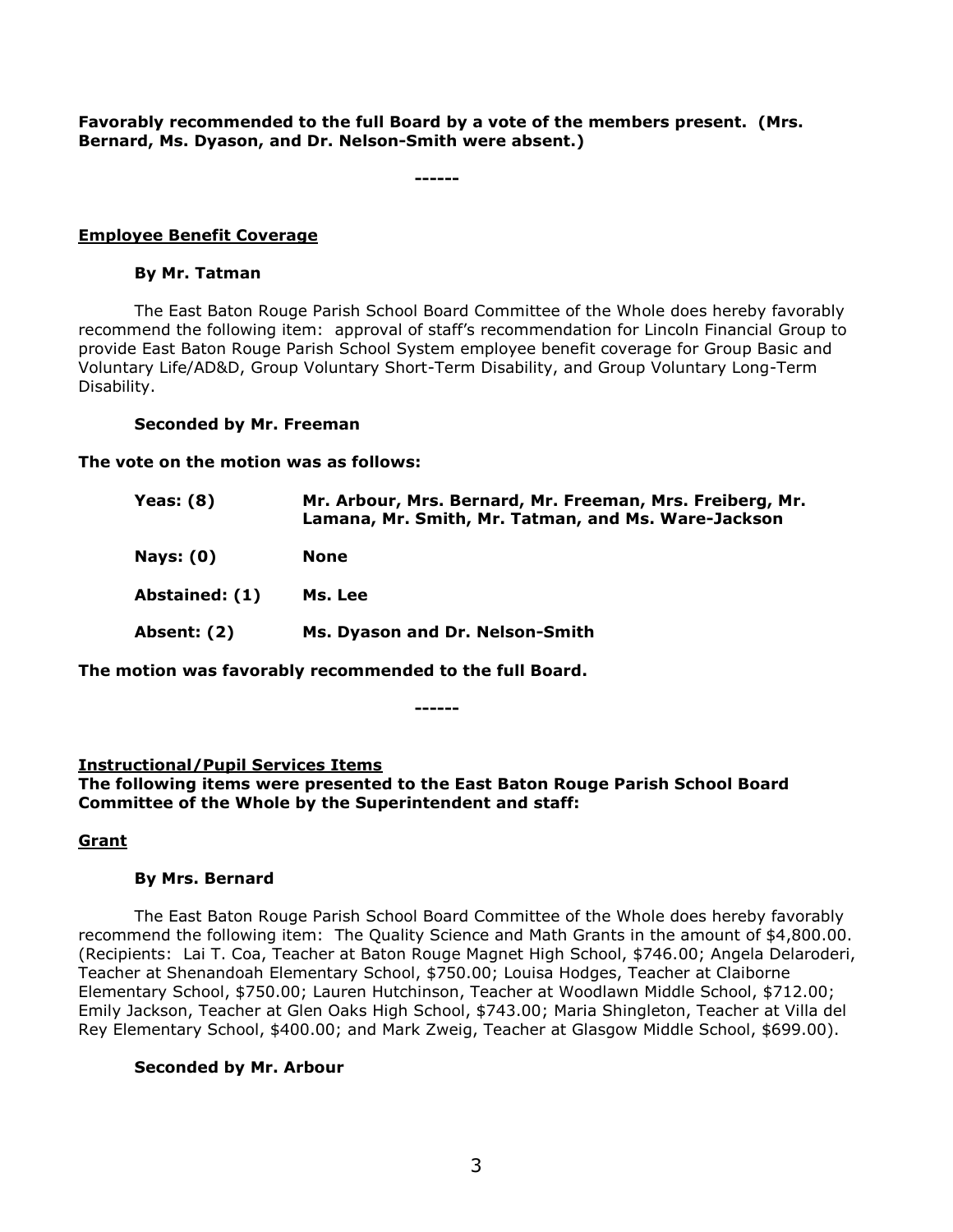**Favorably recommended to the full Board by a vote of the members present. (Dr. Nelson-Smith was absent.)**

**------**

# **Magnet Program at Lee High School**

#### **By Mr. Tatman**

The East Baton Rouge Parish School Board Committee of the Whole does hereby favorably recommend the following item: approval of the implementation of a magnet program at Lee High School for the 2013-2014 school year.

# **Seconded by Mrs. Bernard**

#### **Discussion followed.**

#### **The following substitute motion was made.**

#### **By Mrs. Freiberg**

The East Baton Rouge Parish School Board Committee of the Whole does hereby refer the following item to the East Baton Rouge Parish School Board without a recommendation: approval of the implementation of a magnet program at Lee High School for the 2013-2014 school year.

#### **Seconded by Mr. Freeman**

**Favorably recommended to the full Board by a vote of the members present. (Dr. Nelson-Smith was absent.)**

**------**

# **2013-2014 School Year Calendar**

#### **By Mr. Lamana**

The East Baton Rouge Parish School Board Committee of the Whole does hereby favorably recommend the following item: approval of the proposed 2013-2014 School Year Calendar.

# **Seconded by Mr. Arbour**

**Favorably recommended to the full Board by a vote of the members present. (Dr. Nelson-Smith was absent.)**

**------**

#### **Other Items**

**The following items were presented to the East Baton Rouge Parish School Board Committee of the Whole by the Superintendent and staff:**